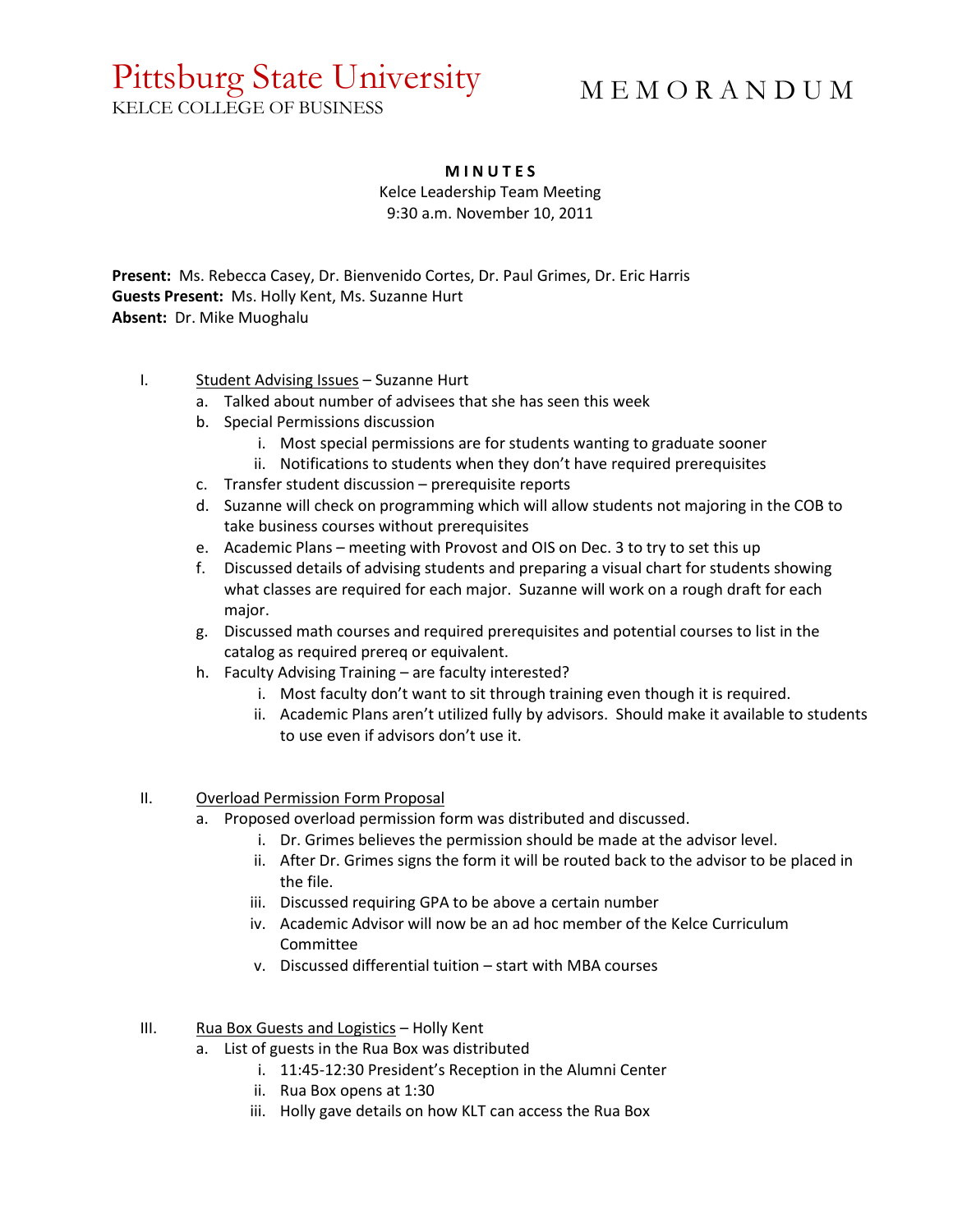## IV. Board of Advisors – Debrief

- a. Holly Kent's input was that there are several board members who haven't made any donations (or very few) to PSU
	- i. Discussed talking to the board about an expectation of giving to PSU and the College of Business
		- 1. Might be able to set up a special board fund
	- ii. Can begin this by organizing the board and asking the newly-formed development committee to work on fundraising and board members making donations
	- iii. Discussion followed on prospective donors
- V. Updates and Announcements
	- A. Grimes
		- a. Classroom Projectors Issues
			- i. Discussed making sure that projectors are turned off
				- 1. Mandy is going to work on preparing an instruction sheet for each classroom on turning off the projectors
		- b. Meeting with EMSS Directors on 11/9/11
			- i. Asked what the COB can do for them:
				- 1. Need to get someone to work with Heather Eckstein on First Year Experience Programs – need a COB rep (suggestions: Suzanne Hurt, Mike McKinnis, Maeve Cummings)
				- 2. Need a rep to Honors College Committee (suggestions: Mike McKinnis, Art Fischer)
		- c. Discussed the perception of College of Business and faculty on campus
		- d. Strategic Planning Committee meeting on Friday at 3:00 pm Friday
			- i. asked for comments from everyone on committee need those by tomorrow before the meeting
	- B. Casey
		- a. Issues with tables/chairs for 208 & 210
	- C. Cortes
		- a. Attended first meeting of Institutional Effectiveness meeting
			- i. Strategic Plans are due from departments only about 30% have been submitted
				- 1. Progress reports and budget implications were issues that were discussed in regard to strategic plans
	- D. Harris
		- a. Dr. Box has been out with health issues, but has returned today
		- b. LaRochelle Program currently have 5 students interested and need to have 8 minimum
	- E. Muoghalu no report
- VI. Old Business
	- a. Need RSVP's for Holiday Party by tomorrow
- VII. New Business
	- a. Dr. Grimes shared a picture from when he was a student given to him by an alum
	- b. Graduation for fall
		- i. Discussed faculty participation at graduation ceremonies